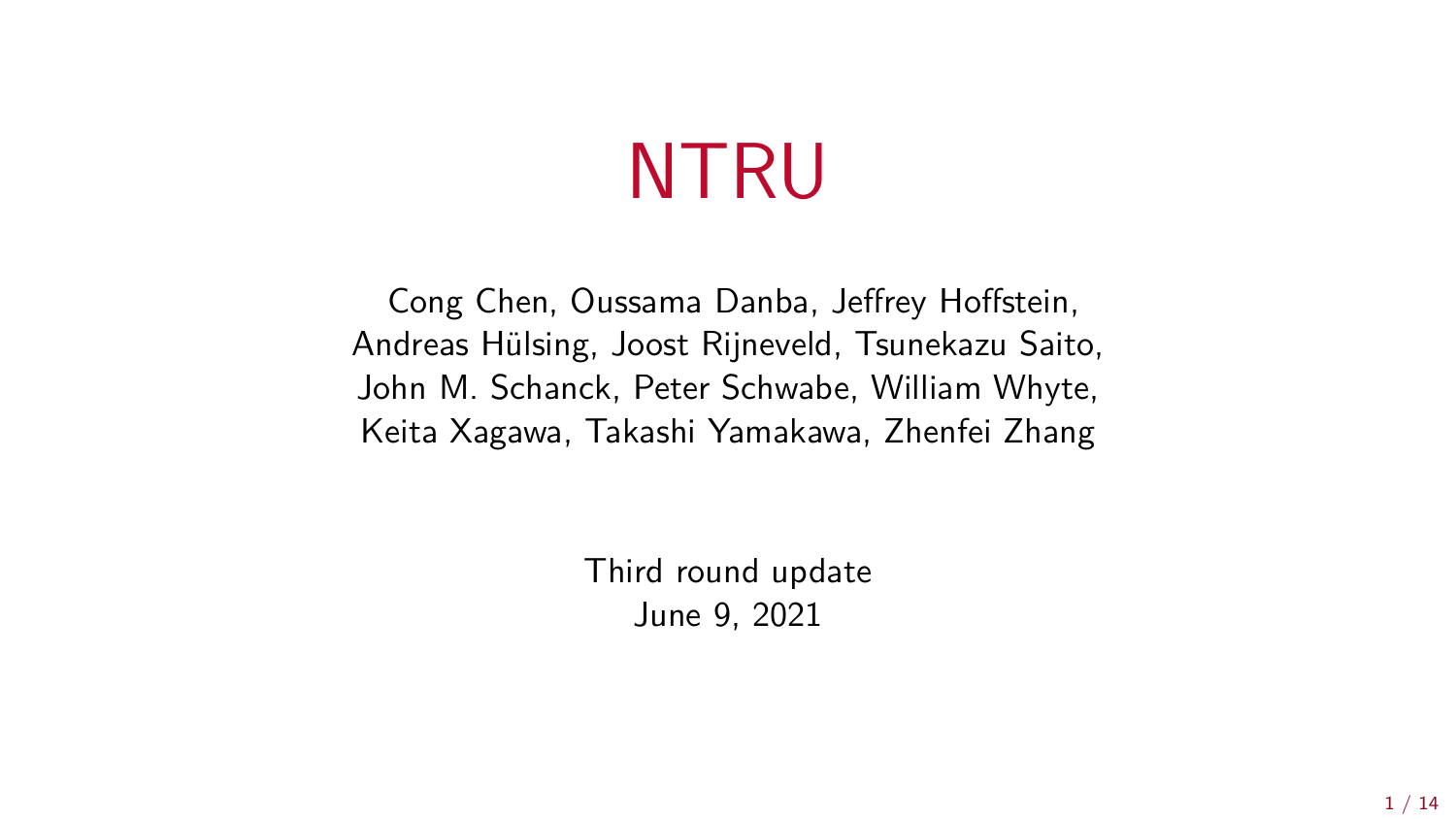#### No changes

- $\blacktriangleright$  No changes to the scheme.
- $\blacktriangleright$  No new parameter sets.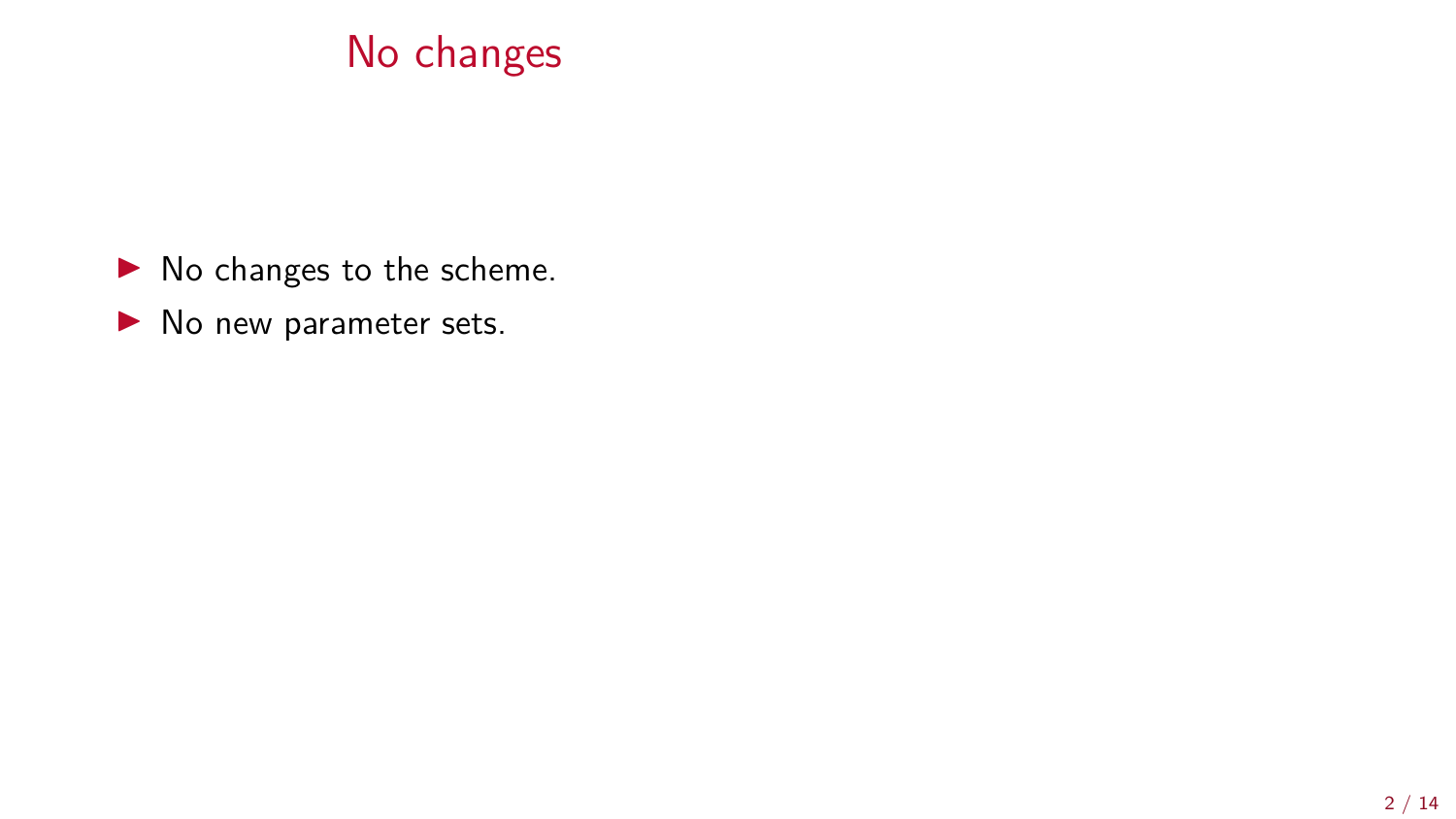# What might change?

 $\blacktriangleright$  Revised security analysis.

 $\blacktriangleright$  Maybe a small tweak to the KDF.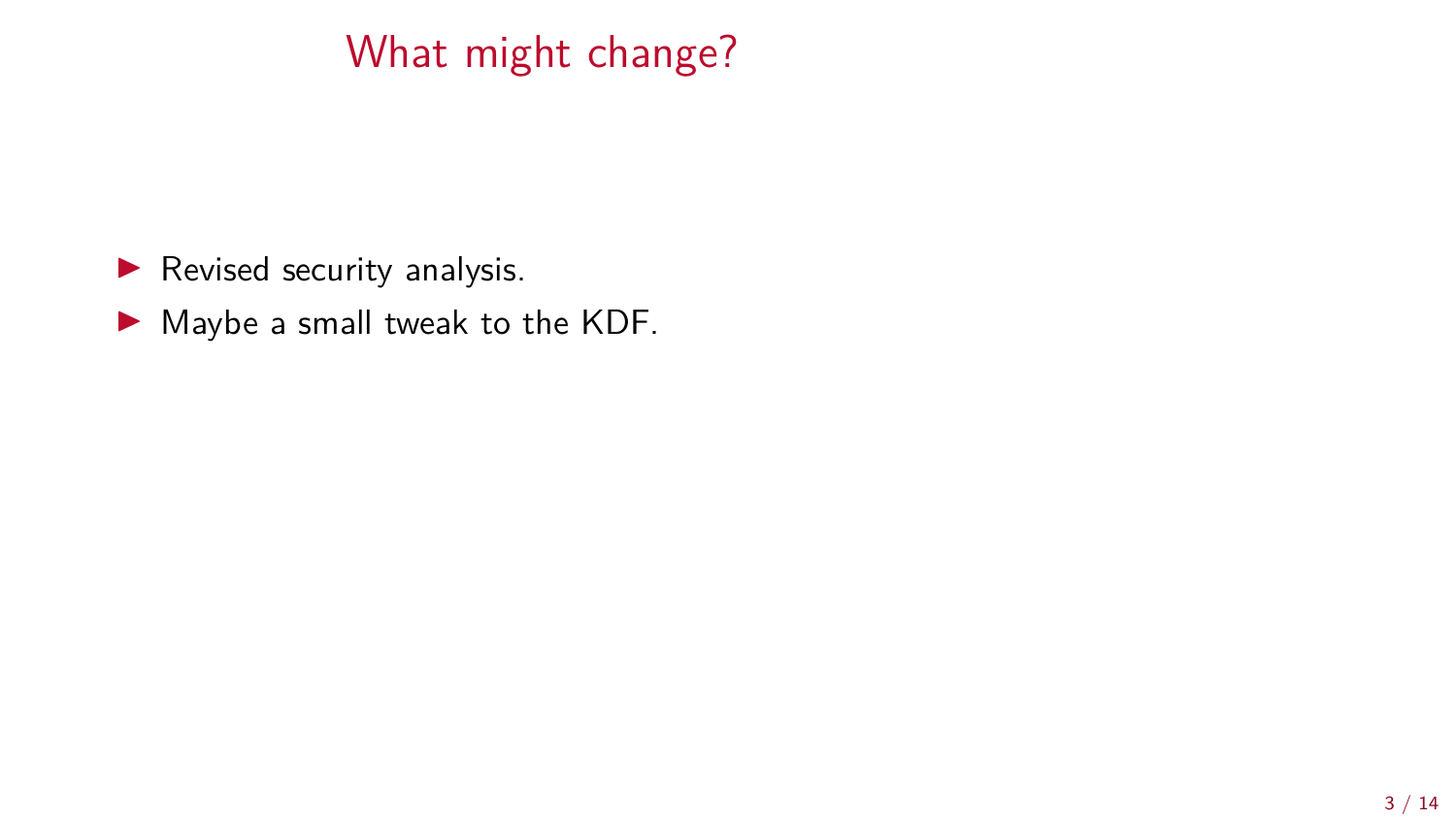## Security updates

**Ducas** (EUROCRYPT 2018): "Dimensions for free".

▶ Dachman-Soled–Ducas–Gong–Rossi (CRYPTO 2020): More refined analysis of the blocksize needed in primal attack. New "leaky-LWE-estimator" scripts.

▶ Albrecht–Gheorghiu–Postlethwaite–Schanck (ASIACRYPT 2020): Heuristic non-asymptotic costs for one subroutine of sieving-based attacks.

- ▶ **May**, "How to meet ternary LWE keys" (CRYPTO 2021): Improved combinatorial attacks.
- **I Nguyen**, "Boosting the hybrid attack on NTRU" (later today!).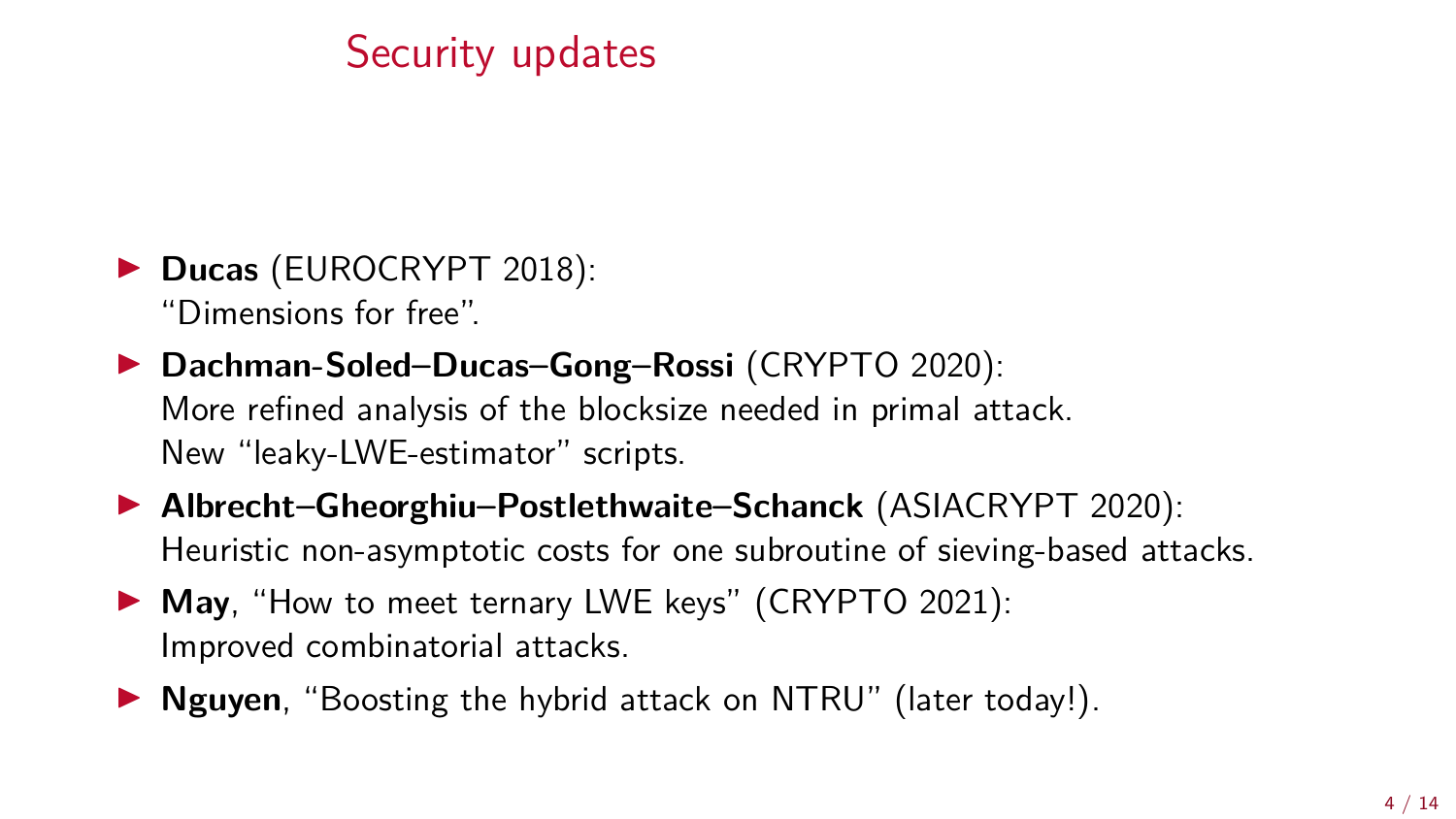#### "Beyond Core-SVP" estimate

Defined in Section 5.2 of Round 3 Kyber document. Accounts for **dimensions-for-free** and **progressive sieving**. Gives a circuit model **gate count**. Ignores data locality.

|                           |      | ntruhrss701 ntruhps2048677 |
|---------------------------|------|----------------------------|
| lattice attack dim. $d$   | 1328 | 1228                       |
| BKZ-blocksize             | 466  | 496                        |
| $d_{\mathcal{A}}$ f       | 41   | 43                         |
| sieving dimension         | 425  | 453                        |
| $\log_2$ (gates)          | 168  | 176                        |
| $\log_2$ (memory in bits) | 105  | 111                        |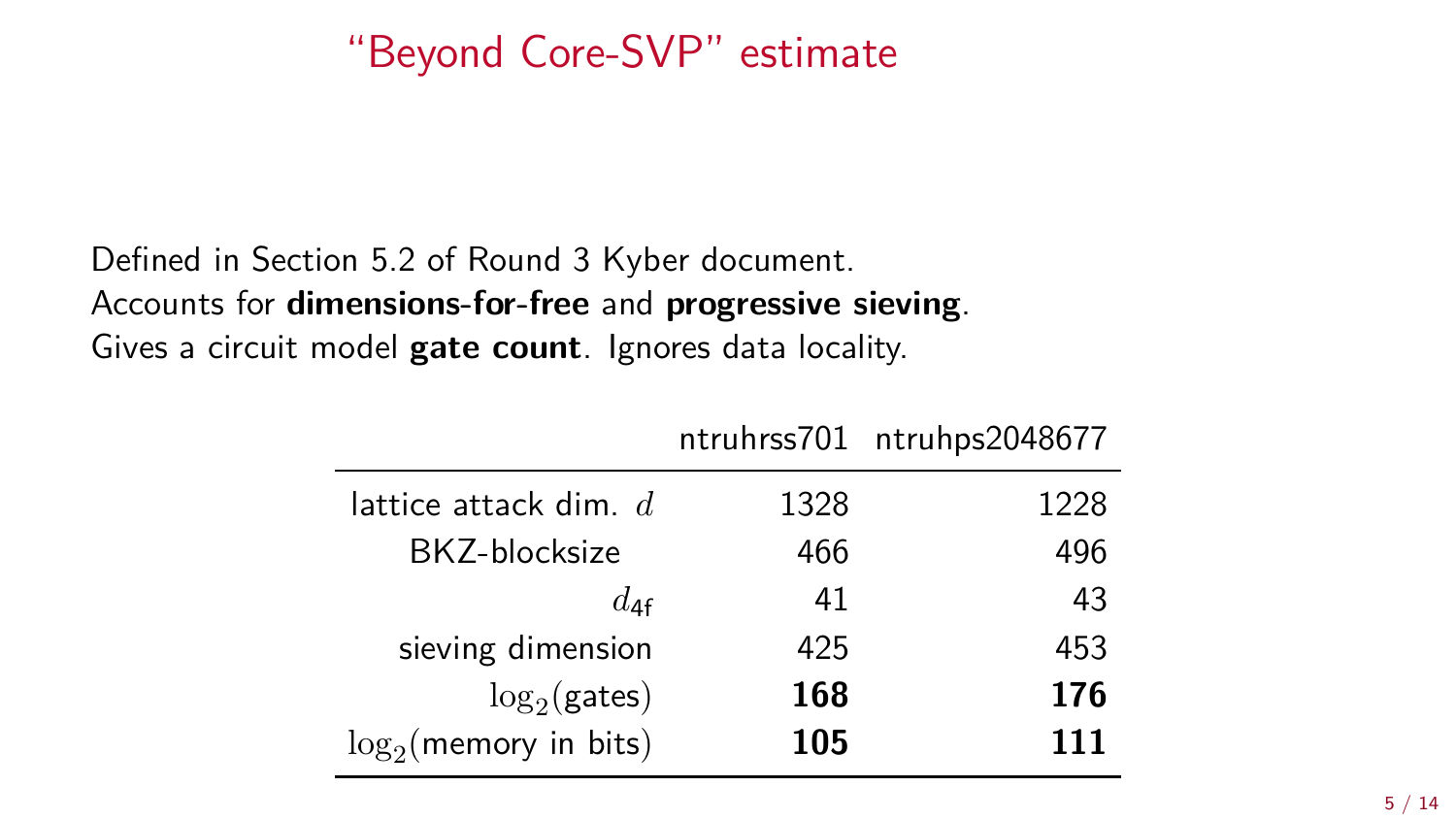

#### Volume of  $\approx 2^{52}$  microSD cards.

Assume 1 petabyte per card, then  $2^{52}$  cards hold roughly the amount of memory used in the  $2^{168}$  operation attack on ntruhrss701.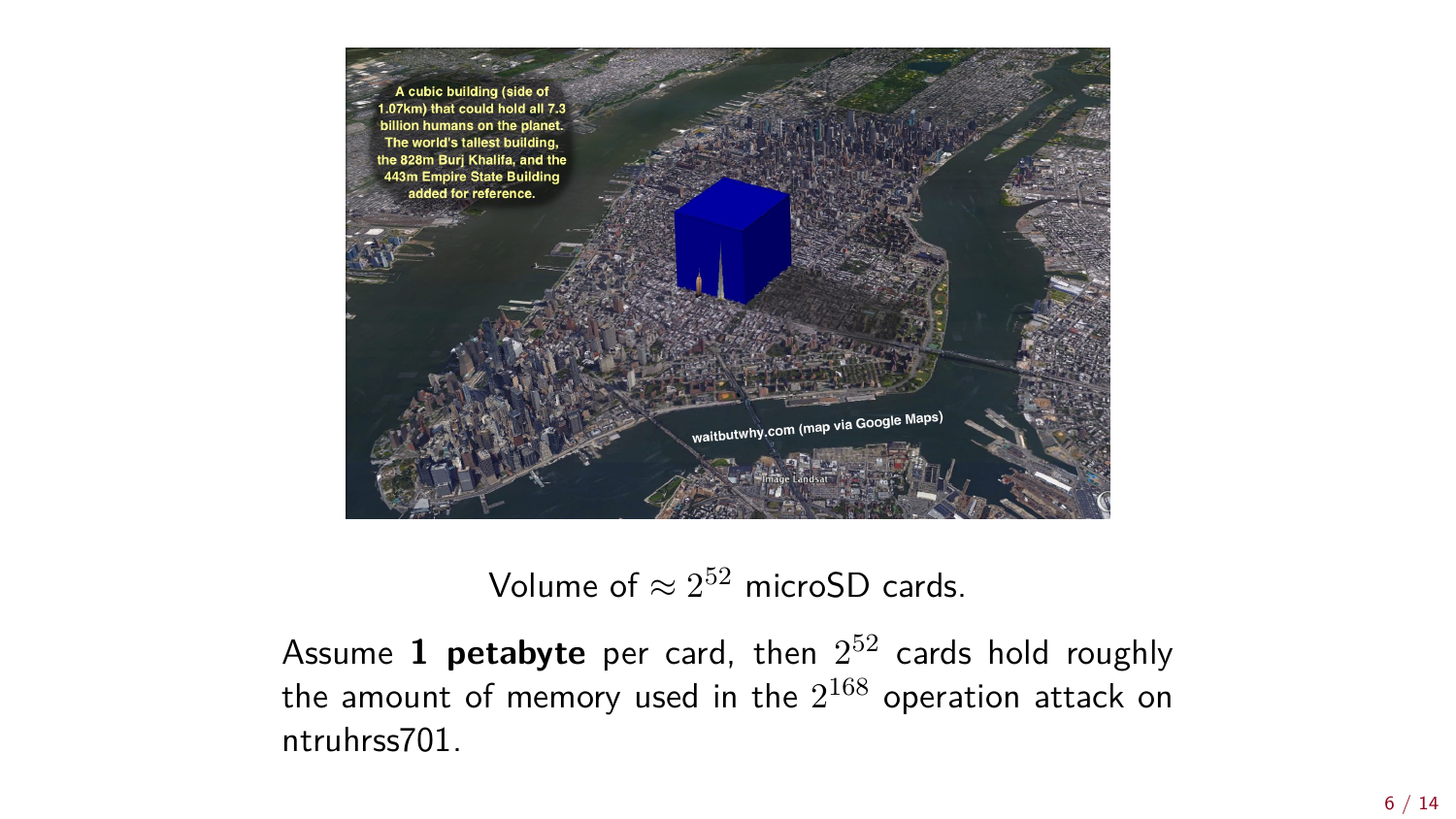## Reaction attacks / Key reuse attacks

Background:

- ▶ Hall–Goldberg–Schneier (ICICS, 1999): Reaction attacks on McEliece, Hwang–Rao, Ajtai–Dwork, Goldreich–Goldwasser–Halevi. Suggestion that all "closest-point cryptosystems" systems are vulnerable.
- ▶ **Hoffstein–Silverman** (NTRU Tech Report 15, 1999): Reaction attacks on NTRU.
- **In Jaulmes–Joux** (CRYPTO 2000): Reaction attacks on NTRU with a certain message padding mechanism.

Very well understood. Eliminated by CCA protections, but see fault injection literature.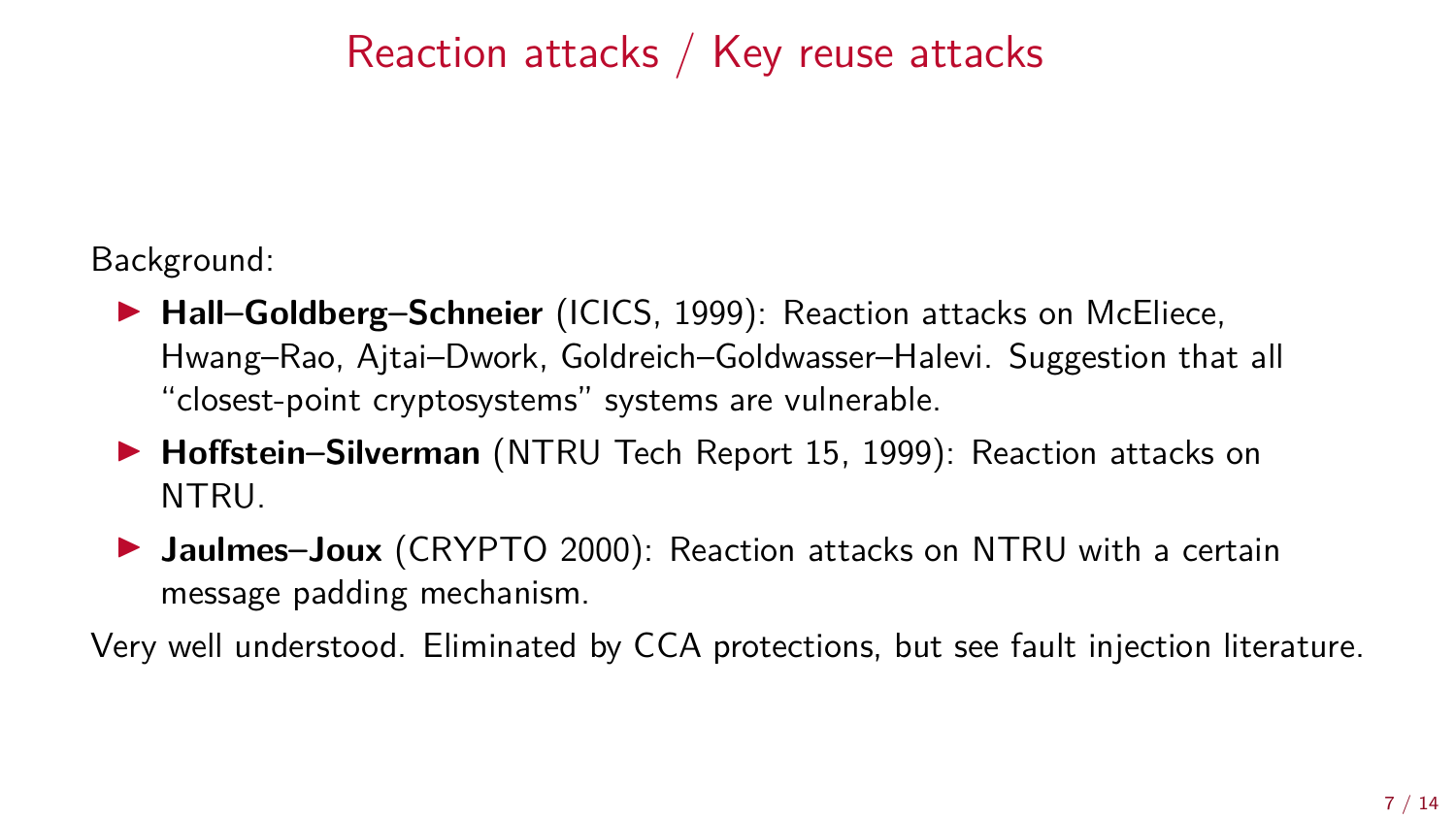#### Reaction attacks / Key reuse attacks

Recent papers, e.g. ePrint 2019/1022, ePrint 2021/168, ...

- ► Target a "CPA version" of NTRU that is claimed to be interesting for efficiency reasons.
- $\triangleright$  No data to support the claim that "CPA versions" are significantly more efficient.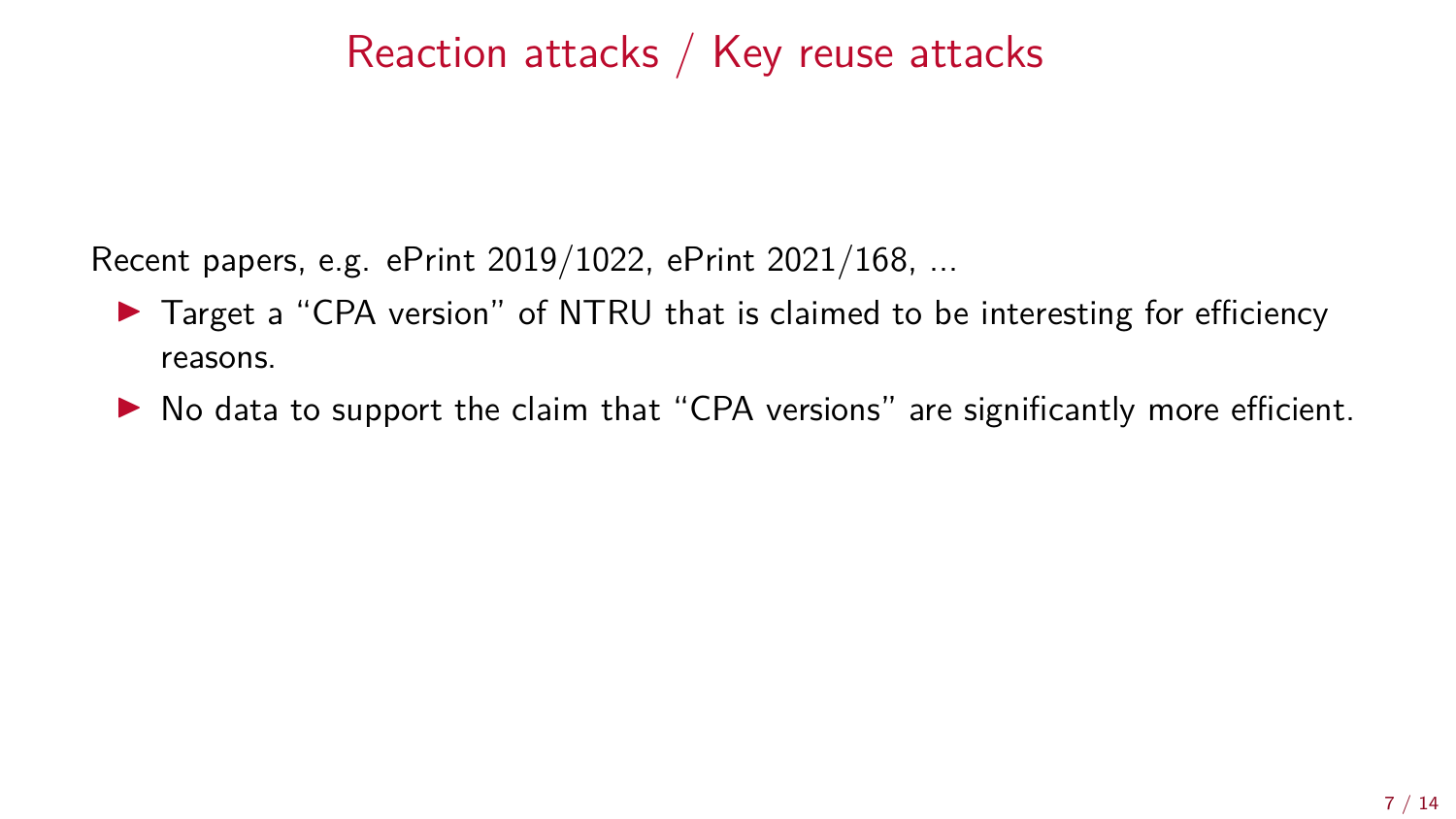#### Are "CPA versions" efficient?

| $\blacktriangleright$ ntruhrss701                                                | (CCA-secure) |
|----------------------------------------------------------------------------------|--------------|
| Decaps: 58219 cycles                                                             |              |
| Intruhrss701 + {improper key}                                                    | (CCA-secure) |
| Decaps: 45580 cycles (-21.7%)                                                    |              |
| Intruhrss701 + {improper key, explicit rejection}                                | (CCA-secure) |
| Decaps: 34101 cycles (-41.4%)                                                    |              |
| Intruhrss701 + {improper key, explicit rejection, no message check} (CPA-secure) |              |
| Decaps: 33891 cycles (-41.8%)                                                    |              |
|                                                                                  |              |

#### Dropping CCA protections does not significantly improve performance.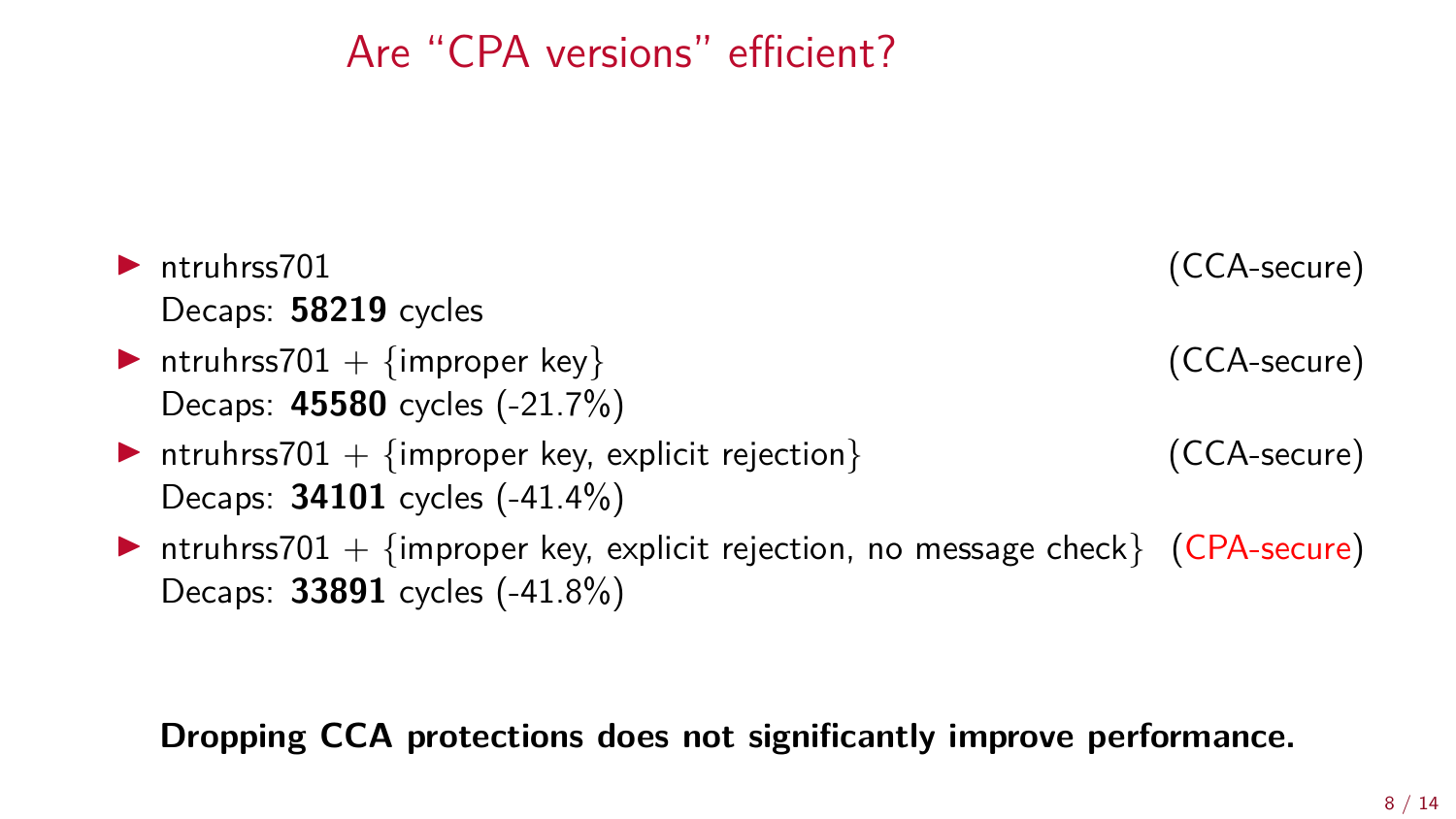#### Symmetric primitive negotiation

It's annoying that "ntruhrss701" implies the use of SHA3-256 for key derivation.

- $\triangleright$  Not everyone likes this choice! Google/Cloudflare experiment used SHA256.
- $\triangleright$  Risk of incompatibility / proliferation of parameter sets. (Magnified because the other KEMs have the same problem.)
- $\blacktriangleright$  The implicit rejection step is fragile and hard to test.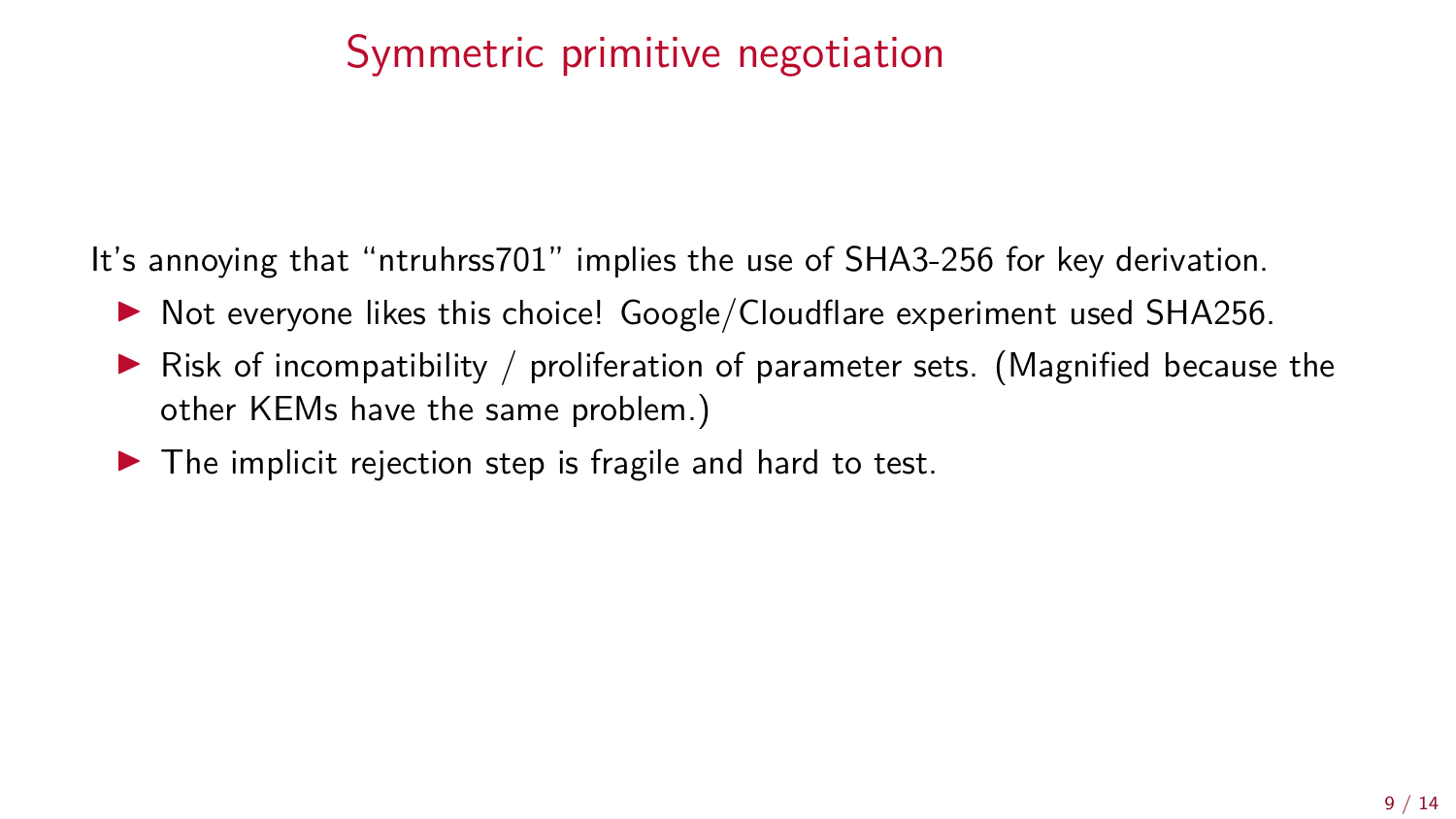## Symmetric primitive negotiation

#### **Suggestion:**

- $\blacktriangleright$  Unify KDFs for the remaining KEMs.
- $\triangleright$  Avoid proliferation of parameter sets by defining

PQKem(ntruhrss701*,* HKDF-SHA256)

like DHKem from HPKE<sup>1</sup> (+ implicit rejection).

▶ Do this **now**, before picking a winner.

<sup>&</sup>lt;sup>1</sup>Section 4.1 of <https://www.ietf.org/archive/id/draft-irtf-cfrg-hpke-09.html>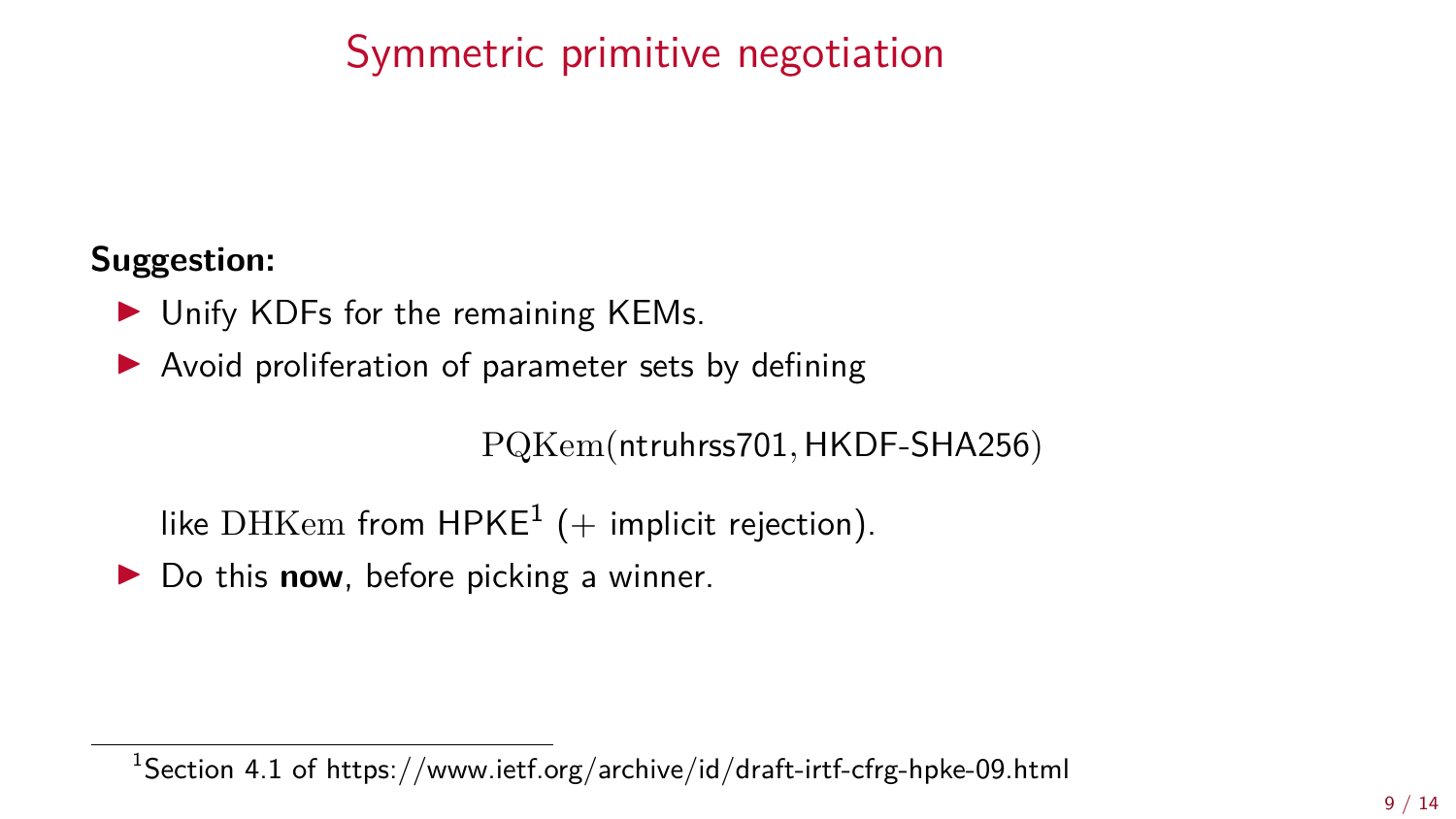#### Alternative key derivation

Current construction: Alternative:

- 1. (ok, msg) =  $Decaps(c, sk1)$  1. (ok, msg) =  $Decaps(c, sk1)$
- 
- 
- 4. output  $= k1$  if ok else k2

- 
- 2.  $k1 = H(msg)$  2. ikm = msg if ok else sk2
- 3.  $k2 = H(sk2 + c)$  3.  $k1 = KDF(ok + ikm, kem\_context)$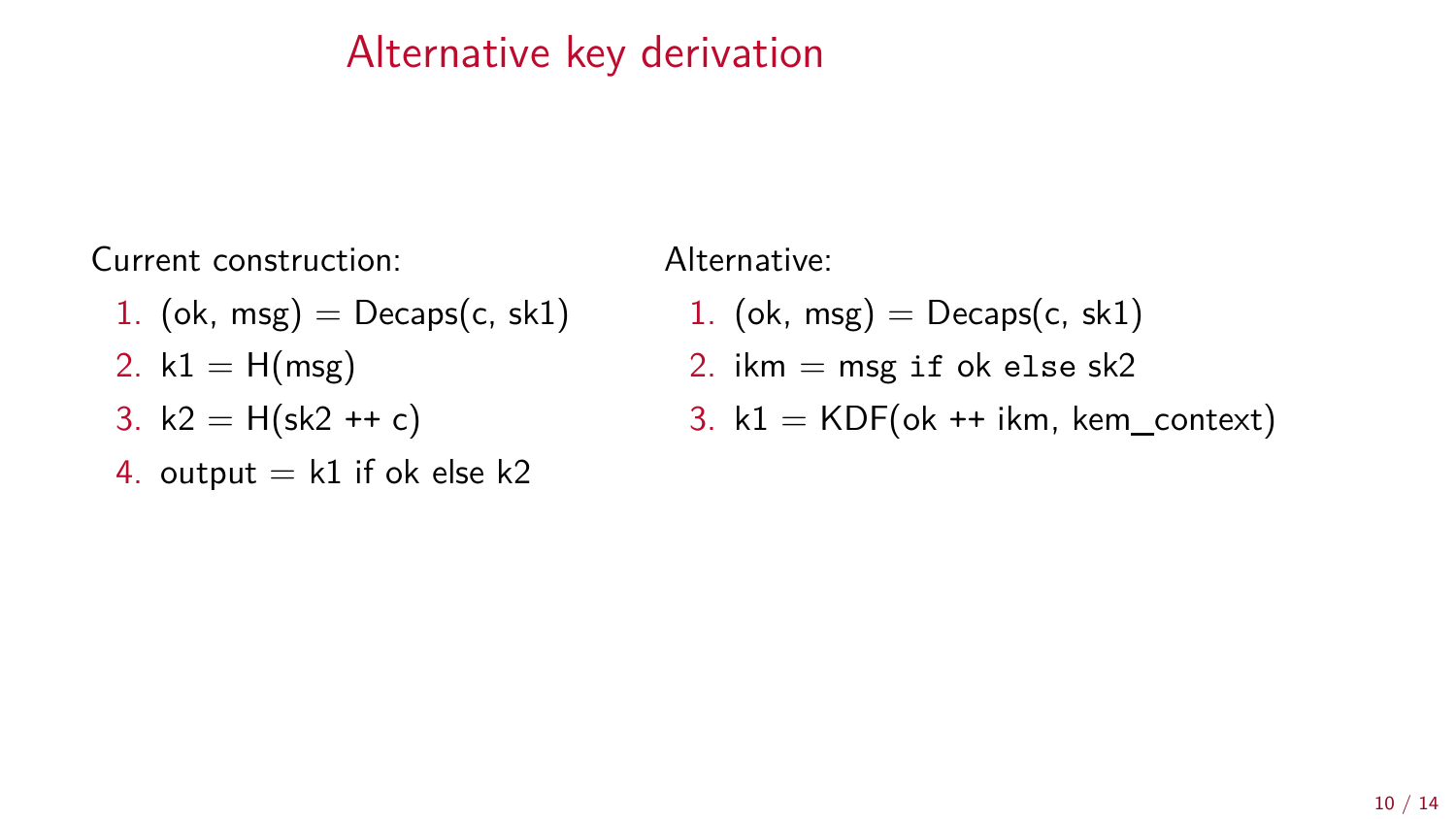#### Alternative key derivation

Current construction:

- 1. (ok, msg)  $=$  Decaps(c, sk1)
- 2.  $k1 = H(msg)$
- 3.  $k2 = H(sk2 + c)$
- 4. output  $= k1$  if ok else k2

Alternative:

- 1. (ok, msg)  $=$  Decaps(c, sk1)
- 2. ikm  $=$  msg if ok else sk2
- 3. k1 =  $KDF(ok ++ikm, kem \text{ context})$

- Requires length('sk2')  $=$  length('msg').
- $\blacktriangleright$  kem context includes c.
- $\blacktriangleright$  Implementation should follow Sec. 15 of Bernstein–Persichetti 2018.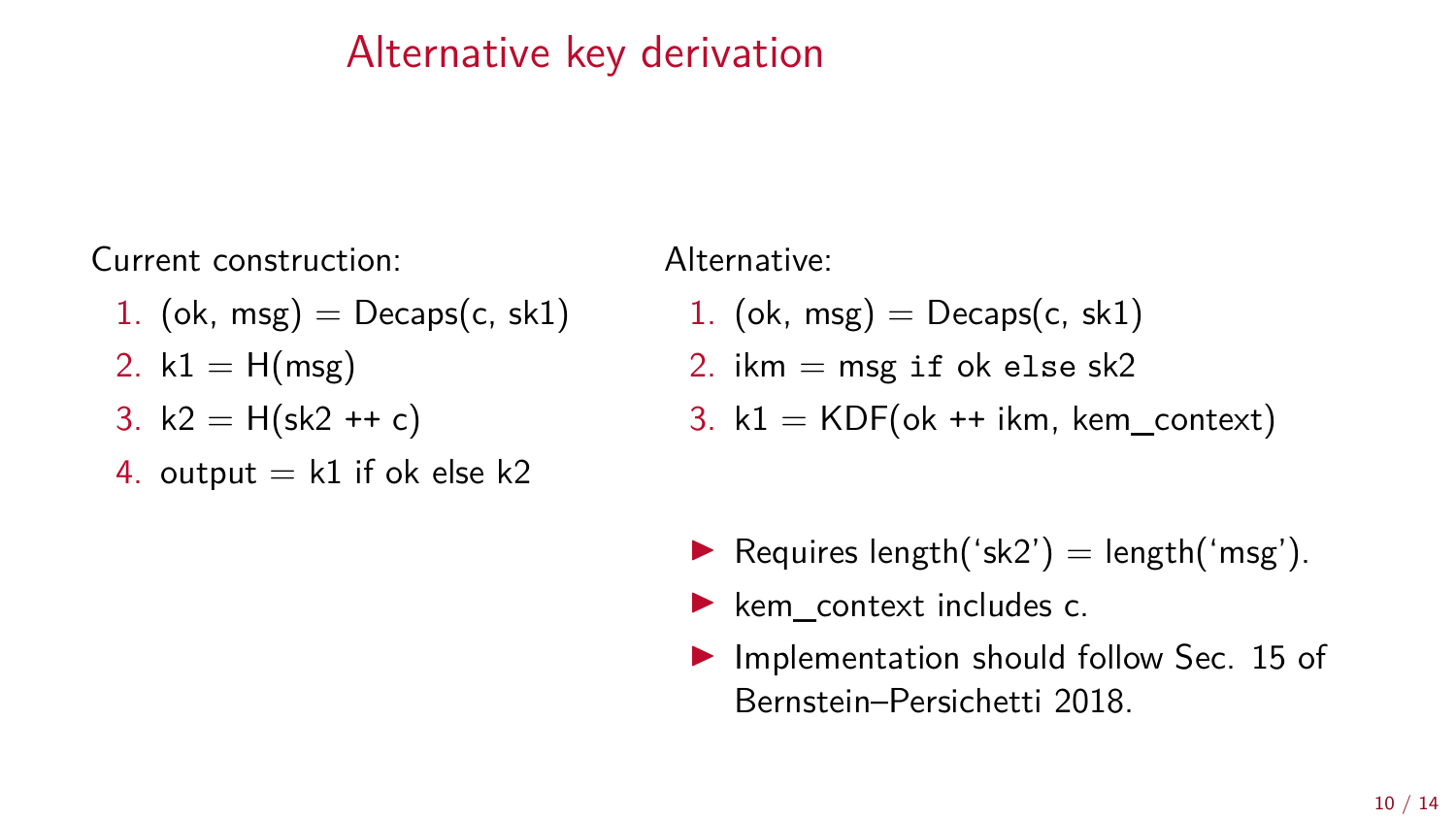#### Which parameter set should I use?

#### Use ntruhrss701 or ntruhps2048677.

- $\blacktriangleright$  Default to ntruhrss701
- $\triangleright$  Consider ntruhps2048677 if
	- 1. you understand the cost of constant-time sorting, and
	- 2. you need the 208 byte savings in key and ciphertext sizes  $(1138 \rightarrow 930)$ .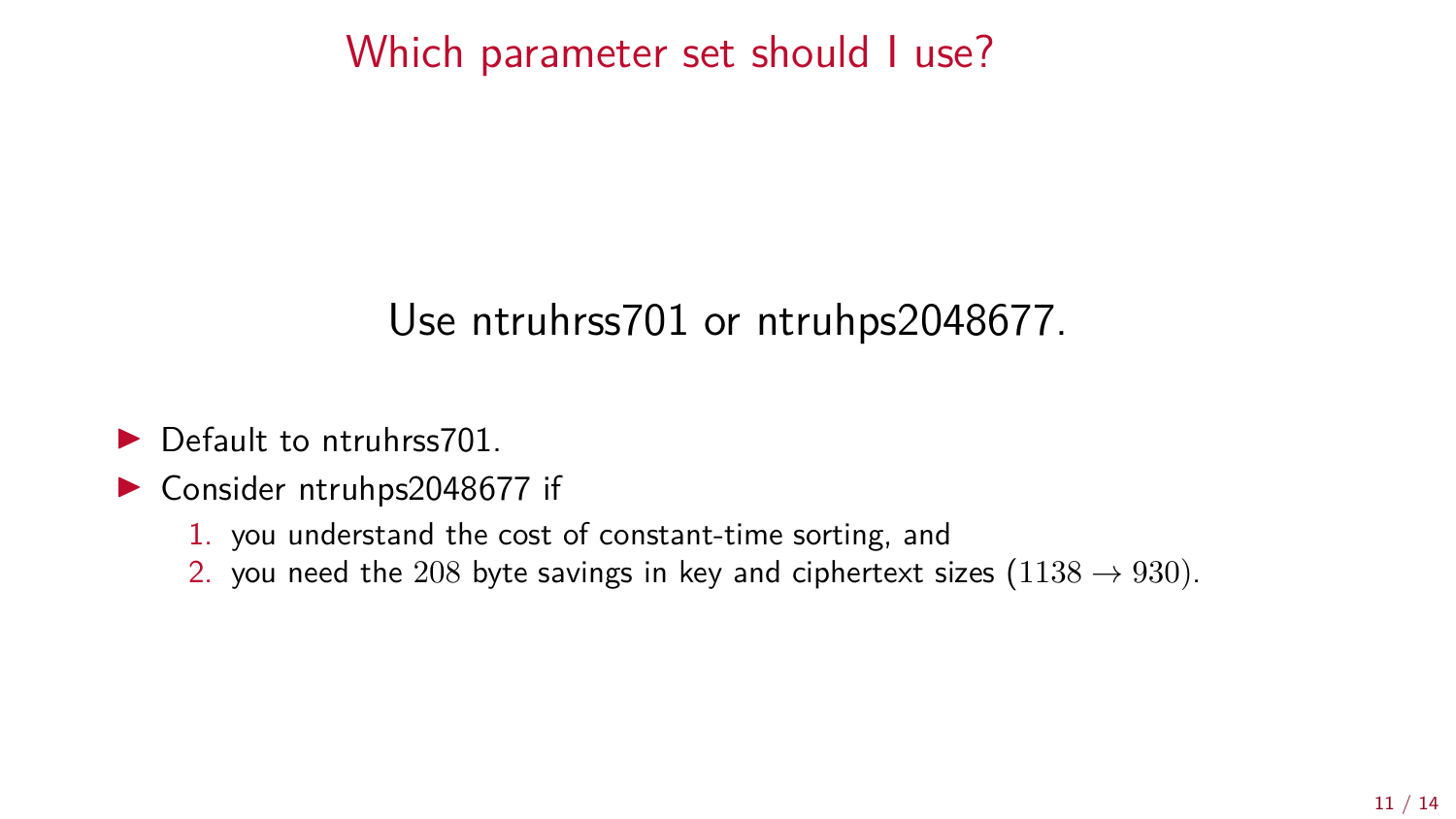# Why NTRU?

- $\blacktriangleright$  The performance is excellent.
- $\blacktriangleright$  There's no performance benefit to skipping CCA protections.
- $\blacktriangleright$  The choice of symmetric primitives is limited to the choice of KDF.
- $\blacktriangleright$  The size/security tradeoffs are very good.
- $\triangleright$  You don't have to think about decryption failures.
- $\triangleright$  You don't have to think about patents.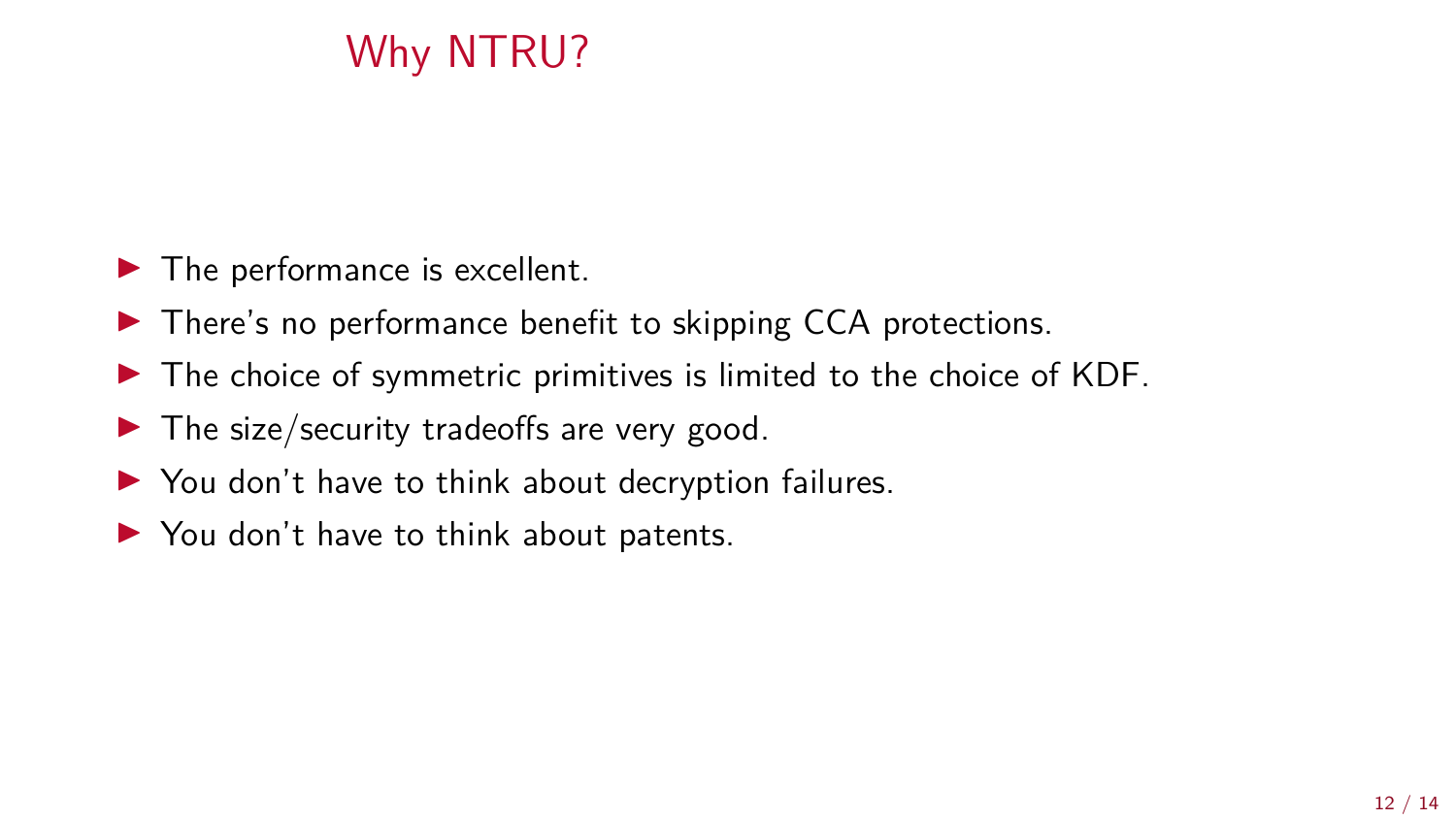Supplemental material